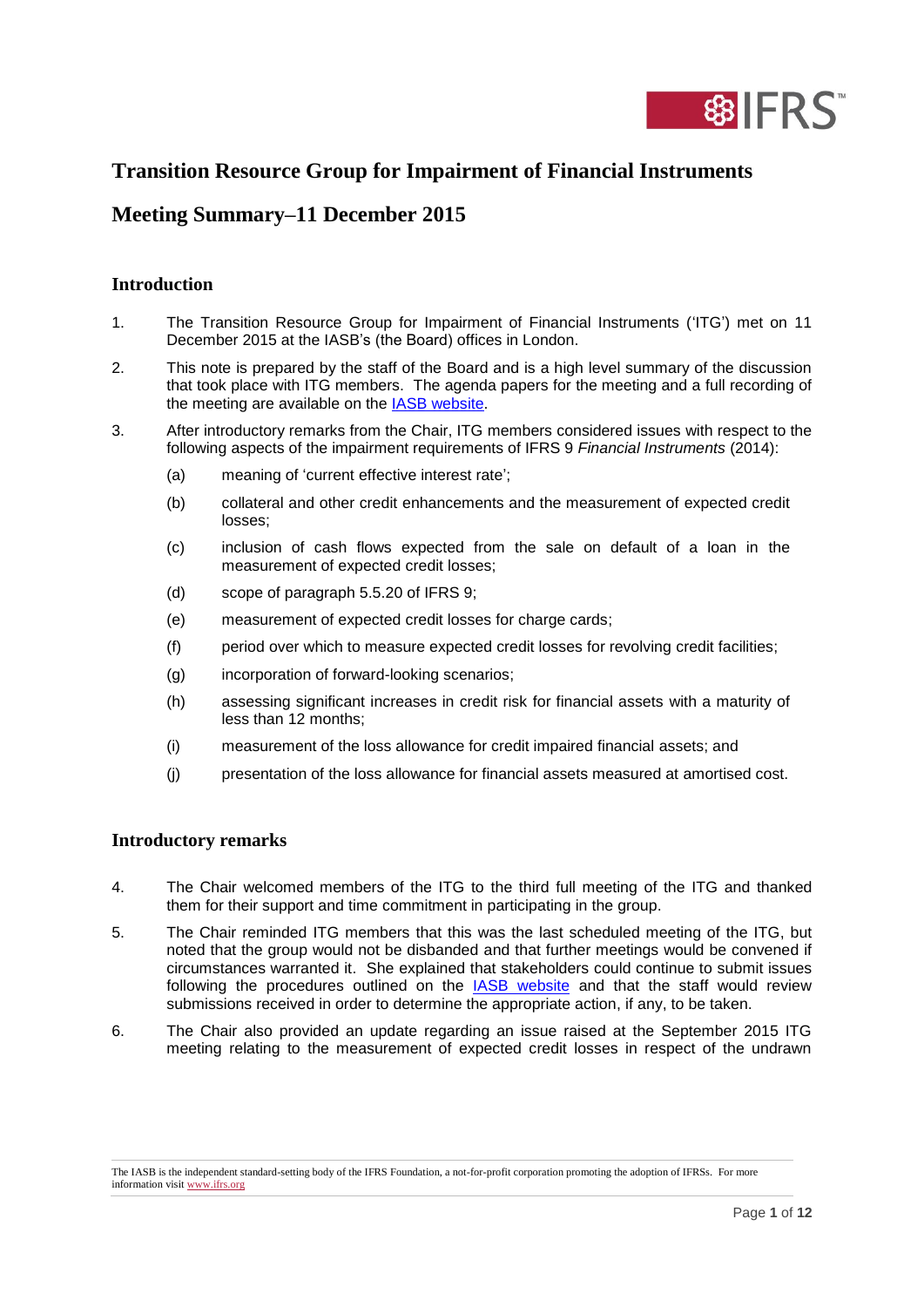portion of revolving credit facilities.<sup>1</sup> Some ITG members had noted that many banks allow customers to make drawdowns in excess of their contractually agreed credit limit. Because IFRS 9 restricts the estimation of future drawdowns to the contractual credit limit, it was noted that this could give rise to a potential disconnect between the accounting view and the credit risk management view. The staff presented a paper to the Board in October 2015 outlining this issue. The Board noted the issue and concluded that the requirements of IFRS 9 were clear. Consequently, the Board decided not to take any further action with respect to this matter.

- 7. In order to capture the key takeaways of the ITG discussions, the Chair suggested that she should summarise the key points raised on each agenda item and that this would be used by the staff as a basis for preparing the meeting summary. In this regard, she encouraged ITG members to assist by noting if they disagree or have additional points to raise.
- 8. The IASB Technical Director explained that, as noted in the [Submissions Log,](http://www.ifrs.org/Meetings/MeetingDocs/Other%20Meeting/2015/December/ITG/ITG-Submission-Log-December-2015.pdf) eleven submissions had been received since the last ITG meeting, all of which would be discussed during this meeting. In addition, one submission that was carried forward from the September ITG meeting would also be discussed.
- 9. The IASB Technical Director reminded ITG members that the agenda papers were prepared based on submitters' fact patterns and hence such fact patterns do not represent staff or Board views.

## **Meaning of current effective interest rate (Agenda Paper 7)**

- 10. In accordance with paragraph B5.5.44 of IFRS 9, if a financial instrument has a variable interest rate, expected credit losses are discounted using the current effective interest rate as determined in accordance with paragraph B5.4.5 of IFRS 9. Agenda Paper 7 addressed a question raised regarding the meaning of 'current effective interest rate' within this context. Specifically, the ITG considered what was meant by the current effective interest rate when an entity recognises interest revenue in each period based on the actual floating rate applicable to that period.
- 11. The submitter described a financial asset that had a remaining maturity of 10 years and a floating rate of interest indexed to 12-month LIBOR. The submitter asked what discount rate should be used for the purpose of measuring expected credit losses if interest revenue is recognised based on the 12-month LIBOR rate at the reporting date. More specifically, the submitter asked whether the entity should use the 12-month LIBOR rate that is current as at the reporting date or the projected interest rates derived from the current yield curve.
- 12. The ITG first noted that the definition of the effective interest rate in IFRS 9 was carried forward essentially unchanged from the definition within IAS 39 *Financial Instruments: Recognition and Measurement. <sup>2</sup>* Consequently, similarly to IAS 39, IFRS 9 does not specify whether an entity should use the current interest rate at the reporting date or the projected interest rates derived from the current yield curve as at the reporting date.
- 13. With respect to the question raised by the submitter, ITG members noted that there should be consistency between the rate used to recognise interest revenue, the rate used to project future cash flows (including cash shortfalls) and the rate used to discount those cash flows.

<sup>&</sup>lt;sup>1</sup> See Agenda Paper  $\frac{3}{2}$  of the September 201[5 ITG Meeting](http://www.ifrs.org/Meetings/MeetingDocs/Other%20Meeting/2015/September/ITG-meeting-summary-16-September-2015.pdf) and the related September 2015 ITG Meeting [Summary.](http://www.ifrs.org/Meetings/MeetingDocs/Other%20Meeting/2015/September/ITG-meeting-summary-16-September-2015.pdf)

<sup>2</sup> The ITG noted that the 2009 Exposure Draft *Financial Instruments: Amortised Cost and Impairment* proposed the use of projected interest rates for the purposes of determining the effective interest rate on floating rate financial instruments, but observed that this proposal had not been carried forward to the final version of IFRS 9.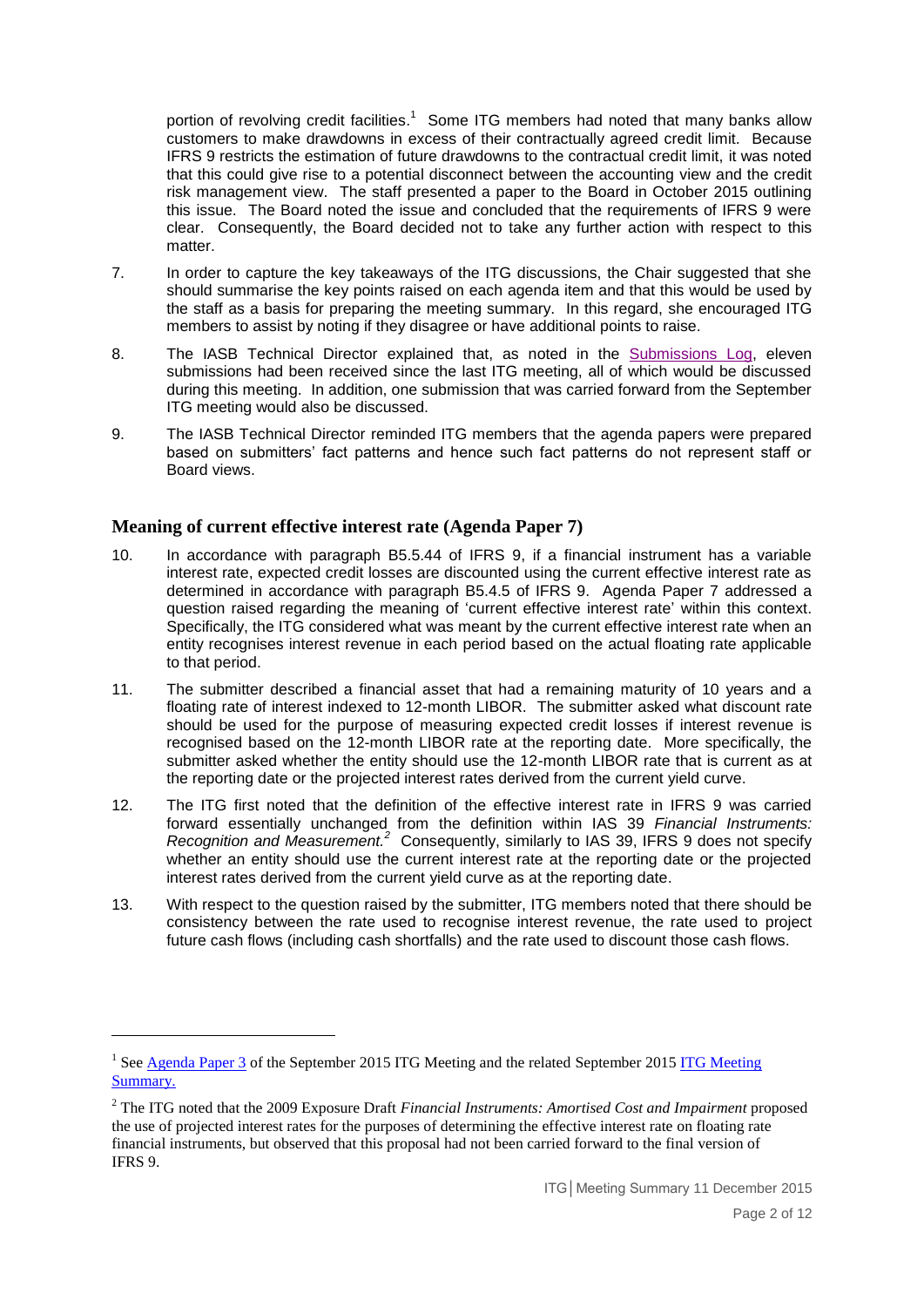## **Collateral and other credit enhancements and the measurement of expected credit losses (Agenda Paper 5)**

- 14. Paragraph B5.5.55 of IFRS 9 requires the inclusion of cash flows from collateral and other credit enhancements, such as insurance contracts and financial guarantee contracts, in the measurement of expected credit losses if the credit enhancement is part of the contractual terms and is not recognised separately by the entity.
- 15. Within this context, the submitter asked what was meant by 'part of the contractual terms'. More specifically, the submitter asked whether the credit enhancement must be an explicit term of the related asset's contract in order for it to be taken into account in the measurement of expected credit losses, or whether other credit enhancements that are not recognised separately can also be taken into account.
- 16. The ITG noted that the definition of credit losses states that when estimating cash flows, an entity shall include cash flows from the sale of collateral held or other credit enhancements that are integral to the contractual terms. Consequently, the ITG observed that credit enhancements included in the measurement of expected credit losses should not be limited to those that are explicitly part of the contractual terms.
- 17. However, ITG members also noted that an entity:
	- (a) would be required to apply its judgement in assessing what is meant by 'integral to the contractual terms' and in making that assessment, an entity should consider all relevant facts and circumstances; and
	- (b) must not include cash flows from credit enhancements in the measurement of expected credit losses if the credit enhancement is accounted for separately. ITG members noted that this was particularly important in order to avoid double counting.
- 18. In addition, as noted in Agenda Paper 5, IFRS 7 requires disclosures to enable users of financial statements to understand the effect of collateral and other credit enhancements on the amounts arising from expected credit losses.

# **Inclusion of cash flows expected from the sale on default of a loan in the measurement of expected credit losses (Agenda Paper 6)**

- 19. IFRS 9 defines credit losses as the difference between all contractual cash flows that are due to the entity in accordance with the contract and the cash flows that the entity expects to receive. The submitter noted that in certain circumstances, an entity may choose to sell a defaulted loan to a third party in order to maximise recovery cash flows and asked whether cash flows that are expected to be recovered in this manner could be included in the measurement of expected credit losses.
- 20. ITG members noted that the cash flows expected from the sale on default of a loan should be included in the measurement of expected credit losses if:
	- (a) selling the loan is one of the recovery methods that the entity expected to pursue in a default scenario;
	- (b) the entity is neither legally nor practically prevented from realising the loan using that recovery method; and
	- (c) the entity has reasonable and supportable information upon which to base its expectations and assumptions.
- 21. In order to support an entity's expectation that loan sales would be used as a recovery method in a default scenario, ITG members observed that an entity's past practice would be an important consideration. However, it was noted that future expectations, which may differ from past practice, would also need to be considered. With respect to the amount of recovery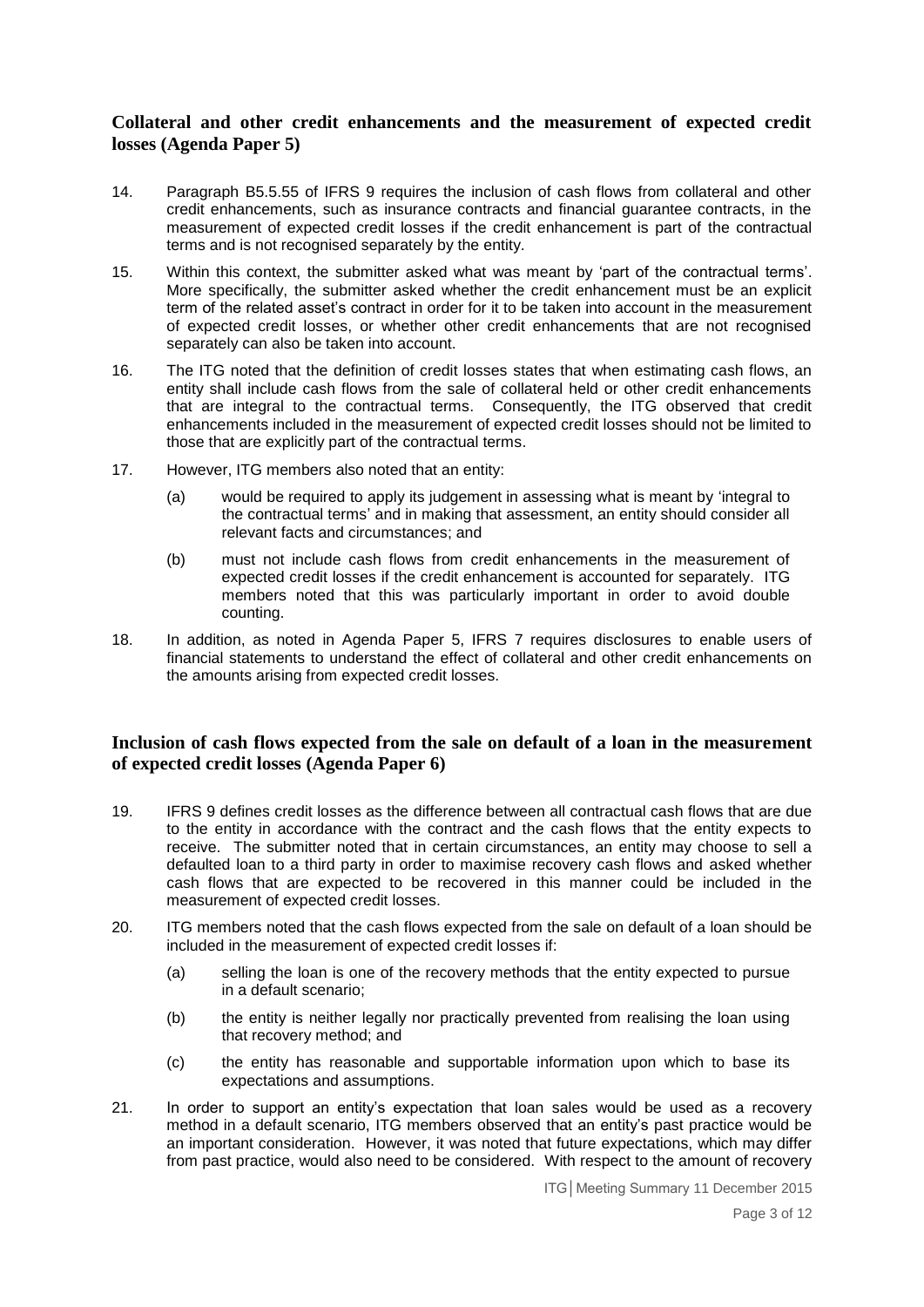proceeds to be included in the measurement of expected credit losses, ITG members observed that an entity should consider relevant market related information relating to loan sale prices.

- 22. ITG members observed that in these circumstances, the inclusion of recovery sale proceeds in the measurement of expected credit losses would be appropriate for financial instruments in all stages; Stage 1 (ie those that have not significantly increased in credit risk), Stage 2 (ie those for which credit risk has increased significantly since initial recognition but are not credit-impaired) and Stage 3 (ie those that are credit-impaired). This is because when measuring expected credit losses, IFRS 9 requires an entity to consider possible default scenarios for financial instruments in all stages.<sup>3</sup>
- 23. The ITG then discussed how the inclusion of such recovery sale proceeds would be reflected in the measurement of expected credit losses. ITG members first observed that expected sale proceeds would only be relevant when considering the possibility that a credit loss occurs (ie in a default scenario) and would not be relevant when considering the possibility that no credit loss occurs (ie in a performing scenario). For example, if, in the case of a particular loan, an entity concluded that there was a 10 per cent probability of default occurring, it would only be when considering the outcome of this default scenario that expected sale proceeds would be considered. ITG members went on to observe that if, in that default scenario, the entity expected to recover 30 per cent of the contractual cash flows of the loan through sale proceeds but only 25 per cent through continuing to hold, then the loss given default would be 70 per cent rather than 75 per cent. The ITG also noted that expected sale proceeds should be net of selling costs.
- 24. ITG members also discussed the interaction with the issue discussed in Agenda Paper 5 *Collateral and other credit enhancements and the measurement of expected credit losses*. It was noted that including cash flows expected from the sale of a loan in a default scenario represents a means of recovering the contractual cash flows of the loan itself and is therefore consistent with the definition of credit losses.

## **Scope of paragraph 5.5.20 of IFRS 9 (Agenda Paper 2)**

<u>.</u>

- 25. Paragraph 5.5.20 of IFRS 9 describes the type of financial instruments that fall within its scope and paragraph B5.5.39 of IFRS 9 identifies the general characteristics associated with such financial instruments.
- 26. The submitter observed that in practice many different types of multi-purpose credit facilities exist, some of which have the ability to be drawn down in a number of different ways; for example, as a revolving overdraft, a variable or fixed rate loan (with or without a fixed term) or an amortising loan such as a mortgage. In order to determine whether facilities of this nature would fall within the scope of paragraph 5.5.20 of IFRS 9, the submitter asked whether the general characteristics identified in paragraph B5.5.39 of IFRS 9 should be considered to be required characteristics, or merely examples of typical characteristics. In particular, the submitter focussed on the characteristic in paragraph B5.5.39(a) regarding a lack of a fixed term and asked whether either of the following characteristics would prevent a facility from falling within the scope of paragraph 5.5.20 of IFRS 9:
	- (a) an immediately revocable facility which has a fixed maturity eg 5 years;<sup>4</sup> or
	- (b) an immediately revocable facility that has no fixed maturity but when drawn, can take the form of a loan with a fixed maturity, eg 5 years (ie once it has been drawn,

<sup>&</sup>lt;sup>3</sup> Paragraph 5.5.18 of IFRS 9 requires an entity to reflect the possibility that a credit loss occurs and the possibility that no credit loss occurs, even if the possibility of a credit loss occurring is very low.

<sup>4</sup> The submitter's fact pattern assumed that the facility is immediately revocable at any time and at the full discretion of the lender.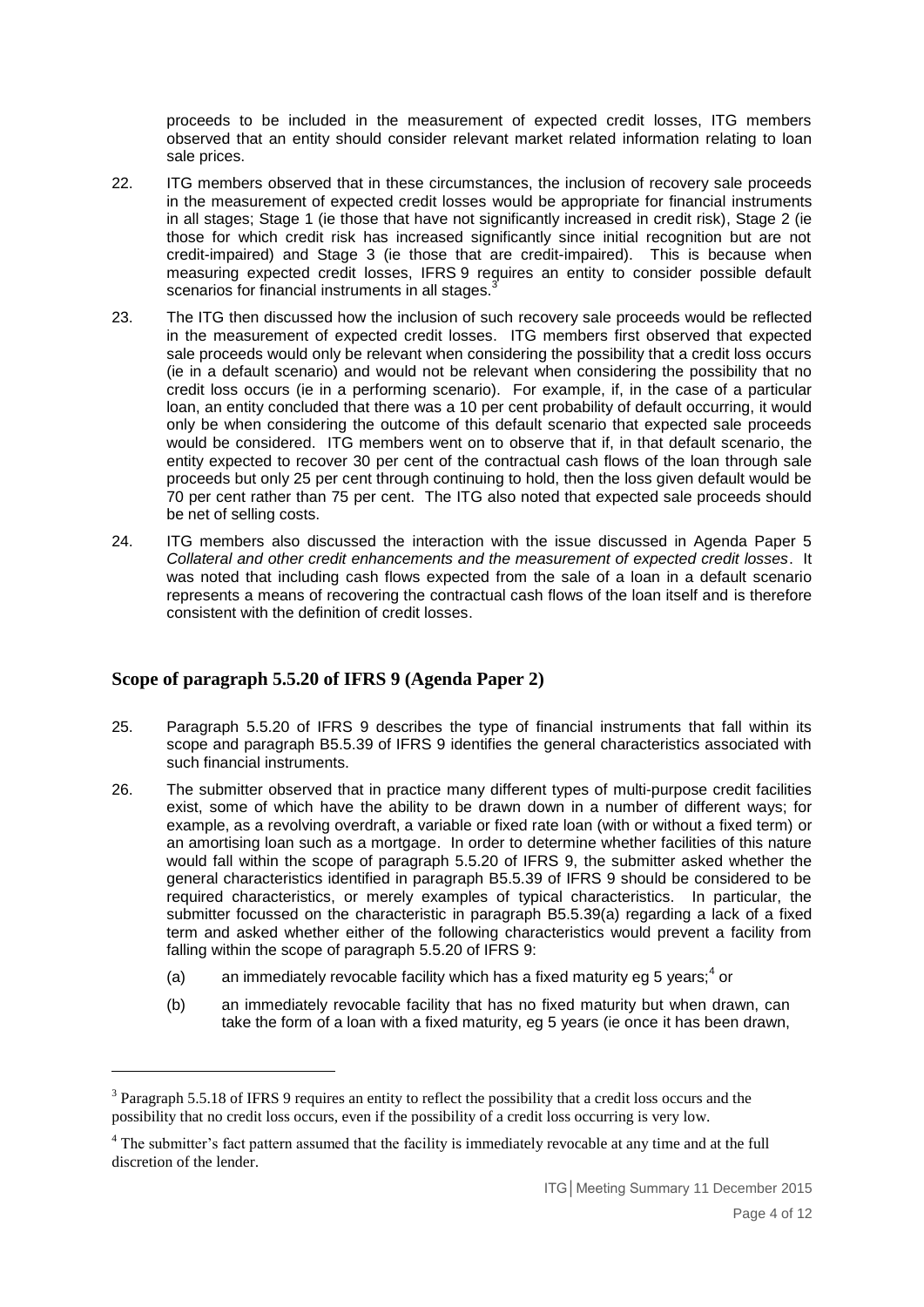the lender no longer has the right to demand immediate repayment at its discretion).

- 27. The ITG noted that paragraph 5.5.20 of IFRS 9 sets out the required features of any financial instrument falling within its scope, ie:
	- (a) the financial instrument must be of a type that has the ability to have both a loan and undrawn commitment component;
	- (b) the entity must have the contractual ability to demand repayment of the loan component and to cancel the undrawn commitment component; and
	- (c) the entity's exposure to credit losses is not limited to the contractual notice period.
- 28. The ITG also noted that the supporting application guidance in paragraph B5.5.39 of IFRS 9 reinforces the features described in paragraph 5.5.20 of IFRS 9 by setting out general characteristics which, while not determinative, are consistent with those features.
- 29. ITG members also highlighted that the Basis for Conclusions of IFRS 9 provides further context around the type of financial instruments that the Board envisaged would fall within the scope of paragraph 5.5.20 of IFRS 9.<sup>5</sup> In particular, they noted that:
	- (a) the exception was intended to be limited in nature and that it was introduced in order to address specific concerns raised by respondents in relation to revolving credit facilities that were managed on a collective basis; and
	- (b) it was understood that these types of financial instruments included both a loan and an undrawn commitment component and that they were managed, and expected credit losses were estimated, on a facility level; ie the drawn and undrawn exposure were viewed as one single cash flow from the borrower.
- 30. Consequently, the ITG observed that both the drawn and undrawn components of these facilities were understood to have similar short contractual maturities; ie the lender had both the ability to withdraw the undrawn commitment component and demand repayment of the drawn component at short notice.
- 31. The ITG then considered the specific questions raised by the submitter regarding the two different types of fixed-term feature described in paragraph 26 above. It was noted that the type of characteristic described in paragraph 26(a) above would be consistent with the type of facility within the scope of paragraph 5.5.20 of IFRS 9 (subject to the other requirements of that paragraph being met<sup>6</sup>), because the 5-year fixed term feature does not negate the lender's contractual right to cancel the undrawn component at any time. In contrast, it was noted that the type of characteristic described in paragraph 26(b) above would not be consistent with the type of facility envisaged to be within the scope of paragraph 5.5.20 of IFRS 9, because the 5-year fixed term feature does negate the lender's contractual right to demand repayment of the undrawn component.
- 32. However, regarding the characteristic described in paragraph 26(b) above, the ITG went on to make the following observations:
	- (a) an entity would first need to establish the unit of account to which the requirements of IFRS 9 should be applied. In this regard, they noted that even if there was only one legal contract supporting a particular multi-purpose credit facility, there might be more than one unit of account to consider; and
	- (b) if the fixed-term feature was for a shorter period, judgement would be required in order to determine whether such a fixed-term feature would prevent a particular

<sup>&</sup>lt;sup>5</sup> See paragraphs BC5.254-BC5.261 of IFRS 9.

 $6$  As noted in paragraphs 18-22 of  $\frac{1}{2}$  [Agenda Paper 2](http://www.ifrs.org/Meetings/MeetingDocs/Other%20Meeting/2015/December/ITG/AP2-Scope-of-paragraph-5520-of-IFRS-9.pdf) of the December ITG meeting, in determining whether the requirements of paragraph 5.5.20 of IFRS 9 are met, an entity should give consideration to the application guidance in paragraph B5.5.39 of IFRS 9, which sets out the general characteristics of such financial instruments and the Basis for Conclusions of IFRS 9, which provides further context around the type of financial instruments that the Board envisaged would fall within the scope of paragraph 5.5.20 of IFRS 9.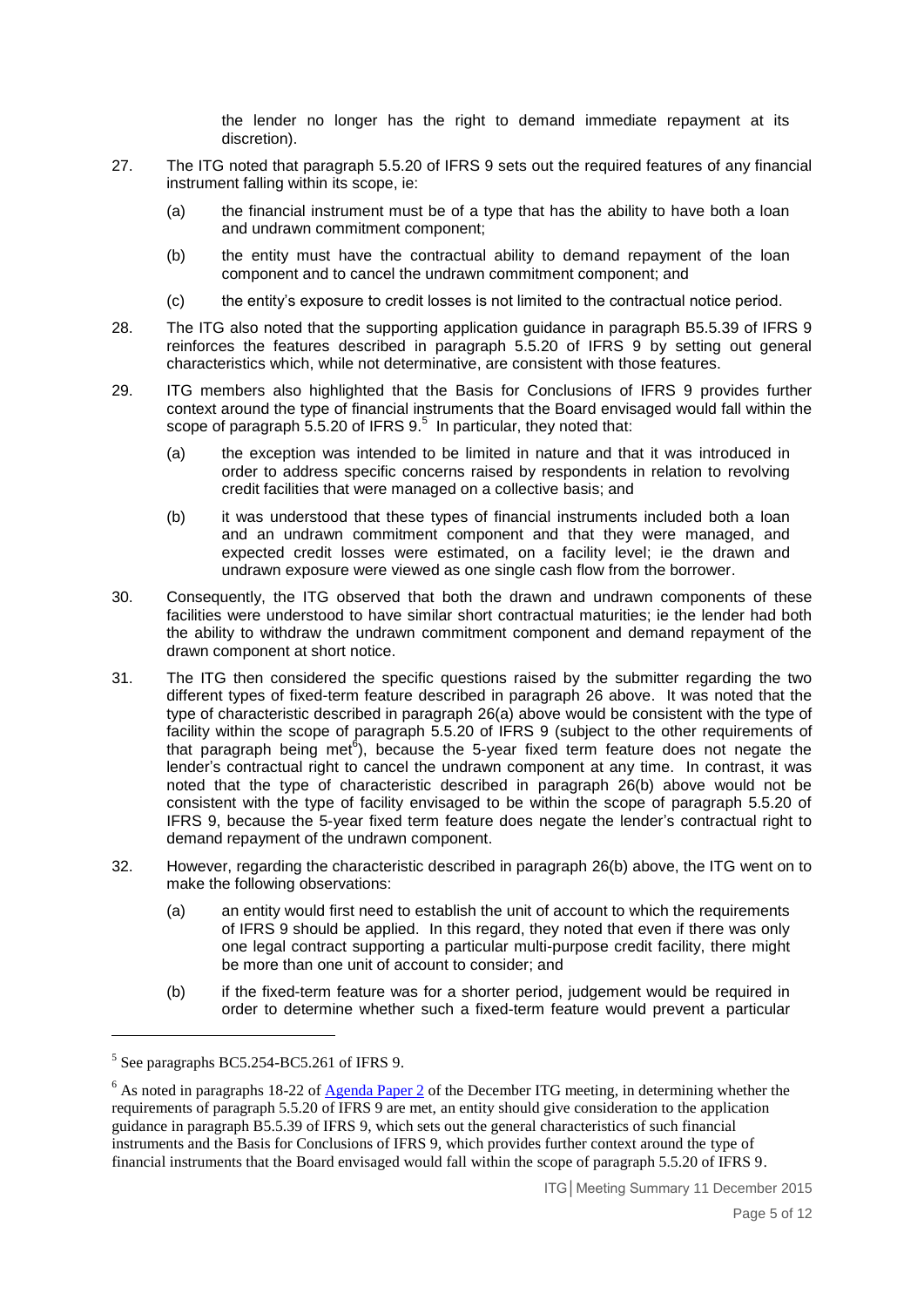financial instrument from falling within the scope of paragraph 5.5.20 of IFRS 9 (for example, whether the borrower could consider the exposure on the drawn and undrawn components to be one single cash flow, as described in the Basis for Conclusions of IFRS 9).

33. In addition, as noted in Agenda Paper 4, IFRS 7 requires an entity to explain, among other things, the assumptions used to measure expected credit losses. Within the context of multi-purpose credit facilities such as those described by the submitter, such disclosures are likely to be important in order to meet the disclosure objectives.

## **Measurement of expected credit losses for charge cards (Agenda Paper 3)**

- 34. During the September ITG meeting, it was reaffirmed that IFRS 9 limits the estimation of future drawdowns on a revolving credit facility falling within the scope of paragraph 5.5.20 of IFRS 9 to the contractually agreed credit  $\lim_{h \to 0}$  However, the submitter notes that in some cases a revolving credit facility might not have a specified credit limit in the contract and asks how future drawdowns should be estimated in those cases.
- 35. The submitter considers that there are two alternative views:
	- (a) future drawdowns should not be taken into account because the contractual credit limit should be considered to be zero; or
	- (b) future drawdowns should be taken into account because the contractual credit limit should be considered to be unlimited.
- 36. The ITG observed that within the context of the specific example provided by the submitter, Bank A actually approves each transaction at the time of sale based on the customer's perceived spending capacity using statistical models and inputs such as spending history and .<br>known income.<sup>8</sup> ITG members discussed that because Bank A has the right to refuse each transaction at its discretion and on the assumption that Bank A actually exercises that right in practice, then:
	- (a) the contractual credit limit should be considered to be zero and consequently future drawdowns would not be taken into account; and furthermore
	- (b) the facility described would not fall within the scope of paragraph 5.5.20 of IFRS 9 because there would be no undrawn commitment component (ie there is no firm commitment to extend credit).
- 37. However, ITG members noted that their discussions focussed on the very specific fact pattern presented by the submitter and observed that the conclusion could differ in other situations.

## **Period over which to measure expected credit losses for revolving credit facilities (Agenda Paper 4)**

38. Agenda Paper 4 addressed two submissions which raised questions relating to paragraph B5.5.40 of IFRS 9 regarding the appropriate period to consider when measuring expected credit losses for revolving credit facilities falling within the scope of paragraph 5.5.20 of IFRS 9. Specifically, the ITG discussed:

<u>.</u>

<sup>&</sup>lt;sup>7</sup> Se[e Agenda Paper 3](http://www.ifrs.org/Meetings/MeetingDocs/Other%20Meeting/2015/September/AP3-Measurement-of-expected-credit-losses-for-revolving-credit-facilities.pdf) of the September 2015 [ITG Meeting](http://www.ifrs.org/Meetings/MeetingDocs/Other%20Meeting/2015/September/ITG-meeting-summary-16-September-2015.pdf) and the related September 2015 ITG Meeting [Summary.](http://www.ifrs.org/Meetings/MeetingDocs/Other%20Meeting/2015/September/ITG-meeting-summary-16-September-2015.pdf)

<sup>&</sup>lt;sup>8</sup> See paragraph 14 of **Agenda Paper 3** of the December 2015 ITG Meeting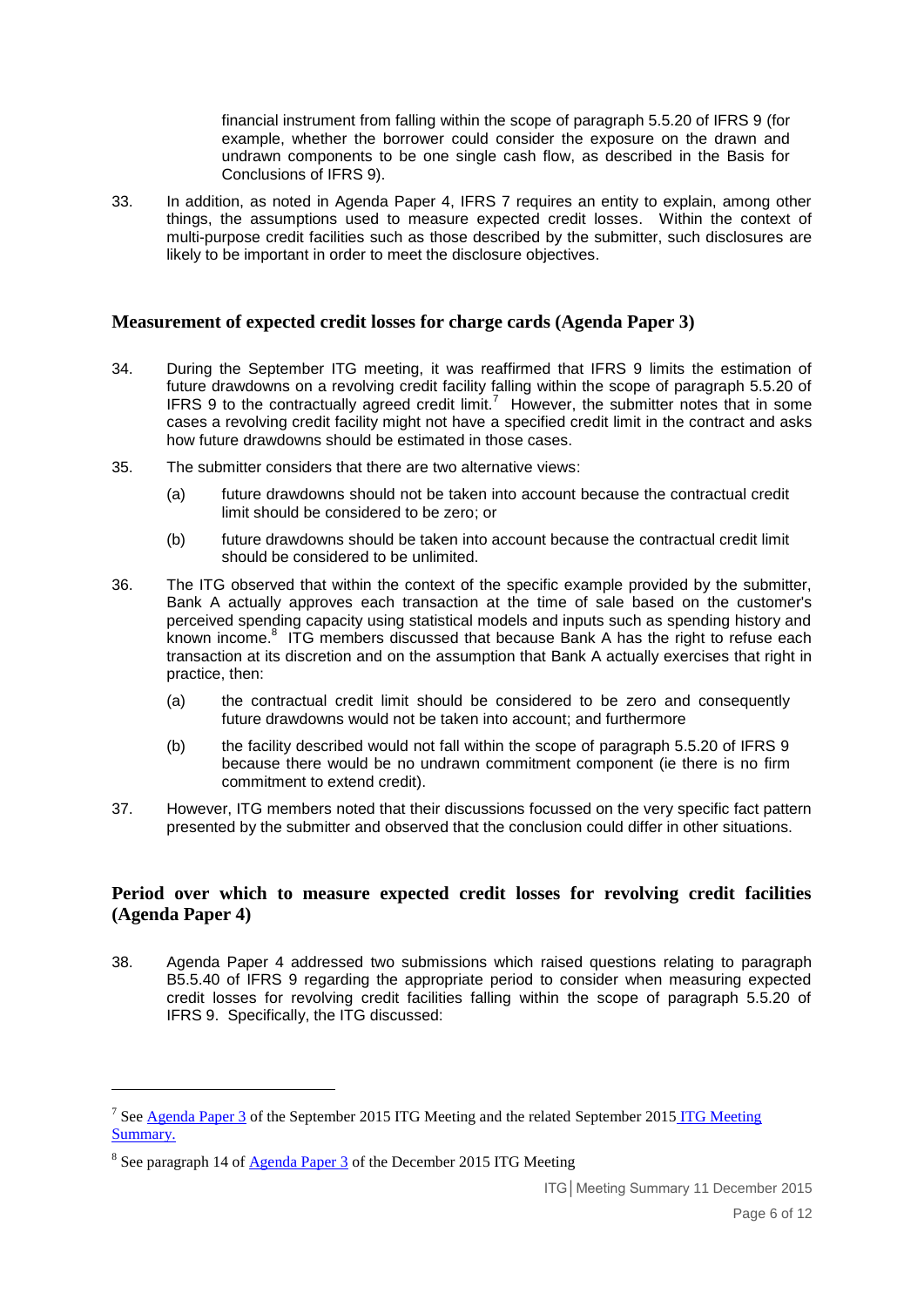- (a) how an entity should determine the starting-point of the maximum period to consider when measuring expected credit losses in accordance with paragraph B5.5.40 of IFRS 9; and
- (b) how an entity should determine the ending-point of the maximum period to consider when measuring expected credit losses in accordance with paragraph B5.5.40 of IFRS 9—in particular, which credit risk management actions an entity should take into account in making this determination.
- 39. With respect to the starting-point, ITG members observed that the requirements of paragraph B5.5.40 of IFRS 9 do not alter the starting-point of the maximum period to consider when measuring expected credit losses and consequently they noted that the appropriate starting-point should be the reporting date.
- 40. With respect to the ending-point, the submitters focussed on which credit risk management actions an entity should take into account. In this regard, ITG members noted that an entity should consider:
	- (a) only credit risk management actions that it *expects* to take rather than all credit risk management actions that it is legally and operationally able to take;
	- (b) only those credit risk management actions that serve to *mitigate credit risk* consequently, actions that do not mitigate credit risk such as the reinstatement of previously curtailed credit limits should not be considered; and
	- (c) all credit risk management actions that it expects to take and that serve to either *terminate or limit* the credit risk exposure in some way.
- 41. In determining which credit risk management actions an entity expects to take, ITG members observed that an entity's expected actions must be based on reasonable and supportable information. In this regard, consideration should be given to an entity's normal credit risk mitigation process, past practice and future intentions.
- 42. A number of ITG members commented on paragraph 44 of Agenda Paper 4, which considered whether the ending-point could be limited by the expected timing of the entity's next review process. They noted that such an approach would only be appropriate if the entity's normal business practice was to take credit risk mitigation actions as part of this review process. Consequently, it may not always be appropriate to use the timing of the entity's next review process as a basis for determining the ending-point.
- 43. Some ITG members observed that not taking into account the reinstatement of previously curtailed credit limits when determining the maximum period in accordance with paragraph B5.5.40 of IFRS 9 (as noted in paragraph 40(b) above), may be seen as a change from the discussions that took place during the April ITG Meeting. During this meeting it was noted that in respect of assets in Stage 2, the probability of assets curing and defaulting would need to be taken into account when determining the maximum period to consider when measuring expected credit losses.<sup>9</sup>
- 44. However, some ITG members noted that in determining the maximum exposure period, there was a distinction between taking into account credit risk management actions such as the reinstatement of a previously curtailed credit limit and considering how a particular Stage 2 exposure that has not yet been subject to any credit risk mitigation actions will develop. For example, an entity may have determined that there has been a significant increase in credit risk since initial recognition in respect of a particular exposure but may not yet have taken any specific credit risk mitigation actions such as the curtailment or termination of the credit limit. In this case, consideration should be given to the possibility that the exposure may cure rather than default. In contrast, if an entity had taken credit risk mitigation action in respect of that exposure such as the curtailment of the credit limit, it would not be appropriate to take into consideration the possibility that the exposure may subsequently cure, resulting in a reinstatement of the previously curtailed credit limit when determining the maximum exposure

<sup>&</sup>lt;sup>9</sup> See paragraph 42(b) of the April 2015 [ITG Meeting Notes.](http://www.ifrs.org/Meetings/MeetingDocs/Other%20Meeting/2015/April/ITG-meeting-summary-22-April-2015.pdf)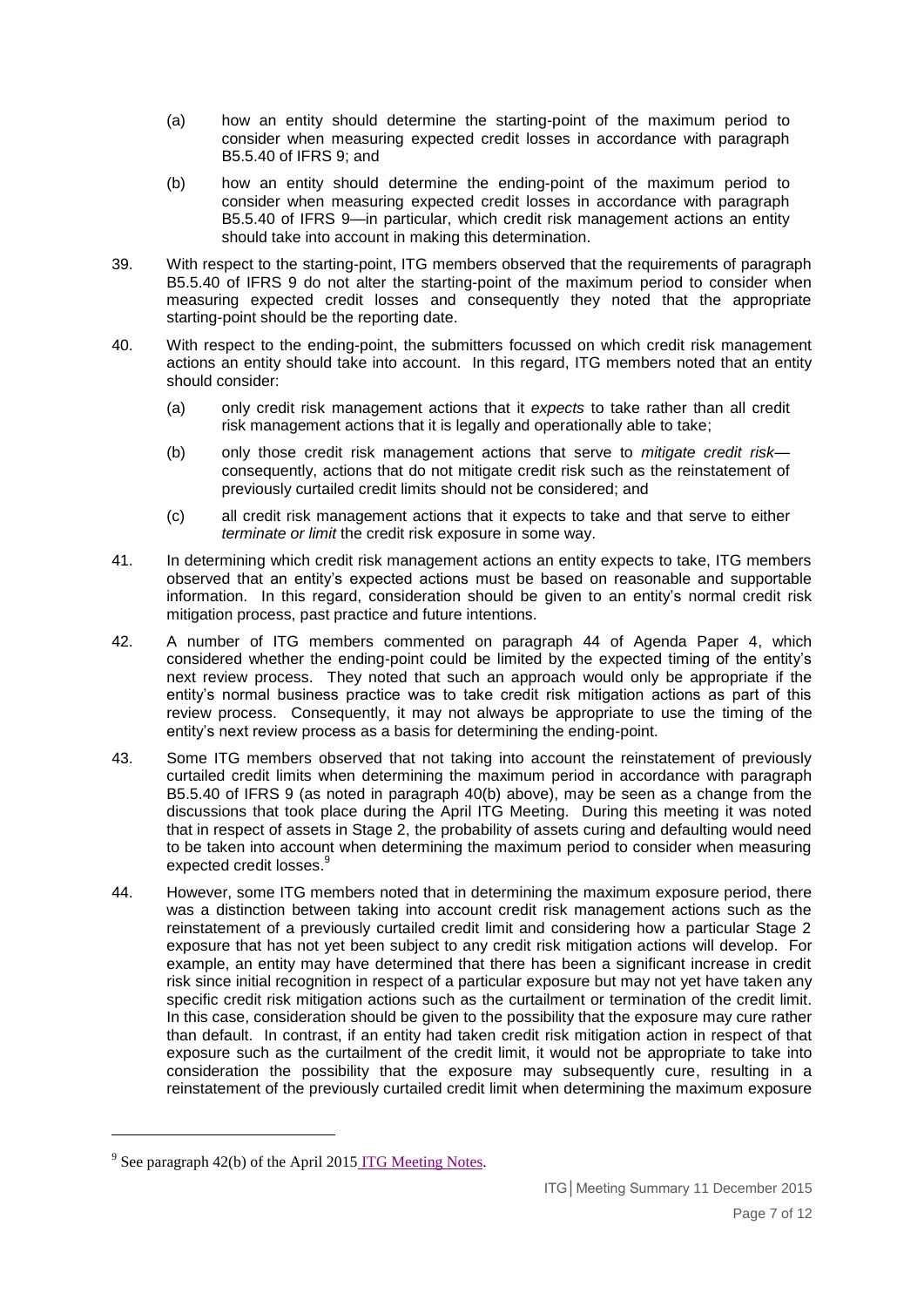period. In this regard, a number of ITG members commented on the importance of appropriate portfolio segmentation, in particular in relation to financial assets in Stage 2.

- 45. The ITG also discussed that, consistently with the way in which they are managed, the maximum exposure period to consider in accordance with paragraph B5.5.40 of IFRS 9 applies to both the drawn and undrawn components of a revolving credit facility—ie there is only one maximum exposure period to consider, which applies equally to both components. Nevertheless, ITG members acknowledged that, in measuring expected credit losses, credit risk mitigation actions may affect the drawn and undrawn components differently. For example, when an entity cancels the undrawn component, the possibility of any future drawdowns is removed, whereas when an entity demands repayment of the drawn component the recovery period associated with that drawn exposure still needs to be considered in measuring expected credit losses.<sup>10</sup>
- 46. Finally, the ITG noted that the estimation of the maximum period to consider in accordance with paragraph B5.5.40 of IFRS 9 would require judgement and consequently the disclosure requirements of IFRS 7 (such as those explaining inputs, assumptions and estimation techniques in relation to expected credit losses) would be important.

## **Incorporation of forward-looking scenarios (Agenda Paper 1)**

- 47. Agenda Paper 1 addressed two submissions relating to the incorporation of forward-looking scenarios into:
	- (a) the measurement of expected credit losses (Question 1); and
	- (b) the assessment of significant increases in credit risk (Question 2).

#### *Question 1*

- 48. The submitters asked whether when measuring expected credit losses an entity can use a single forward-looking economic scenario or whether an entity needs to incorporate multiple forward-looking scenarios, and if so how.
- 49. ITG members first noted that in accordance with paragraph 5.5.17(a) of IFRS 9, the measurement of expected credit losses is required to reflect an unbiased and probability-weighted amount that is determined by evaluating a range of possible outcomes. Consequently, it was noted that, for example, when there is a non-linear relationship between the different forward-looking scenarios and their associated credit losses, using a single forward-looking economic scenario would not meet this objective. Instead more than one forward-looking scenario would need to be incorporated into the measurement of expected credit losses.
- 50. The ITG specifically discussed the example presented in paragraph 23 of Agenda Paper 1, which illustrated the implications of using a single central forward-looking economic scenario when there is a non-linear relationship between the different underlying forward-looking scenarios and their associated credit losses. In that example, the submitter described various economic scenarios, their likelihood of occurrence and their respective impact on expected credit losses:
	- (a) 4 per cent future unemployment (which has a 20 per cent likelihood of occurrence) results in expected credit losses of  $CU30^{11}$ ;

 $10$  As noted in paragraph 46 of [Agenda Paper 4](http://www.ifrs.org/Meetings/MeetingDocs/Other%20Meeting/2015/December/ITG/AP4-Period-over-which-to-measure-ECL-for-RCF.pdf) of the December 2015 ITG meeting, as is the case for all financial instruments, there may be a period of recovery that extends beyond the maximum period to consider in accordance with paragraphs 5.5.19 or 5.5.20 of IFRS 9.

 $11$  In [Agenda Paper 1](http://www.ifrs.org/Meetings/MeetingDocs/Other%20Meeting/2015/December/ITG/AP1-Forward-looking-scenarios.pdf) of the December 2015 ITG meeting and in this meeting summary, currency amounts are denominated in 'currency units' (CU).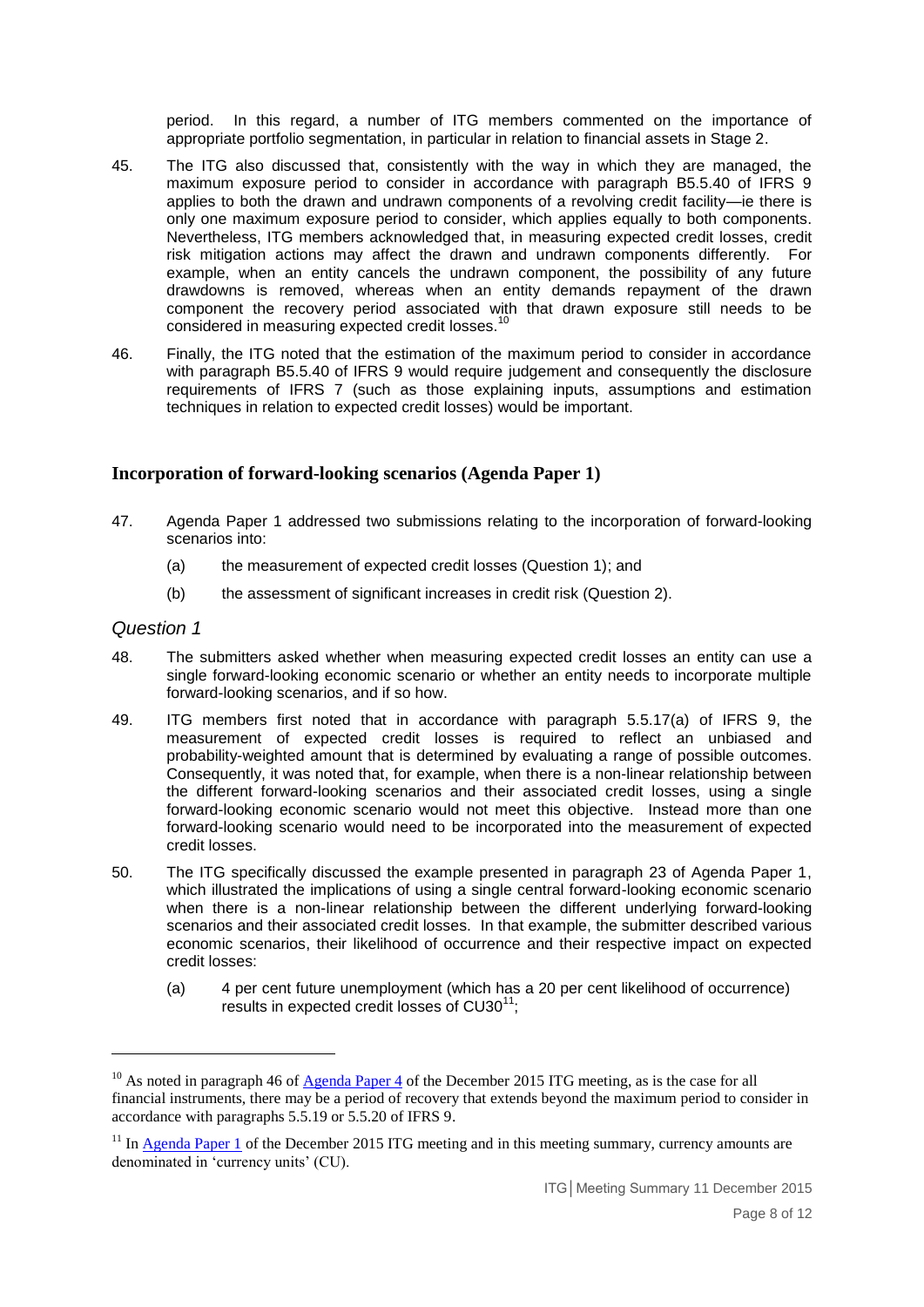- (b) 5 per cent future unemployment (which has a 50 per cent likelihood of occurrence) results in expected credit losses of CU70; and
- (c) 6 per cent future unemployment (which has a 30 per cent likelihood of occurrence) results in expected credit losses of CU170.
- 51. The ITG noted that if an entity used a single central economic scenario based on the most likely outcome of 5 per cent future unemployment, this would give rise to an expected credit loss of CU70. However, if the entity used a probability-weighted range of those scenarios, the expected credit loss would be CU92 ((CU30  $\times$  0.2) + (CU70  $\times$  0.5) + (CU170  $\times$  0.3)). Consequently, the ITG observed that in this example, using a single central forward-looking economic scenario would not result in an unbiased and probability-weighted amount in accordance with paragraph 5.5.17(a) of IFRS 9.
- 52. The ITG observed that the submitters had presented a number of different approaches to incorporating multiple forward-looking scenarios. It was noted that IFRS 9 does not prescribe any particular method of measuring expected credit losses and that the measurement of expected credit losses should reflect an entity's own view. However, ITG members noted that any method used should be consistent with the measurement objectives set out in paragraph 5.5.17 of IFRS 9. In particular, it was noted that expected credit losses are required to  $reflect^{12}$ .
	- (a) an unbiased and probability-weighted amount that is determined using a range of possible outcomes; and
	- (b) reasonable and supportable information that is available without undue cost or effort at the reporting date.
- 53. With respect to reasonable and supportable information, ITG members made the following observations:
	- (a) although IFRS 9 does not specifically require an entity to consider external information, an entity should consider information from a variety of sources in order to ensure that the information used is reasonable and supportable;
	- (b) the information considered could vary depending on the facts and circumstances including the level of sophistication of the entity, geographical region and the particular features of the portfolio; and
	- (c) while entities are not expected to consider every possible scenario, the scenarios considered should reflect a representative sample of possible outcomes.
- 54. In addition, ITG members observed that materiality considerations would need to be taken into account when determining the most appropriate approach to incorporating multiple forward –looking scenarios into the measurement of expected credit losses.
- 55. The ITG also noted that consideration should be given to the consistency of forward-looking information used for the measurement of expected credit losses and for other purposes such as budgeting and forecasting. ITG members acknowledged that differences could arise, but observed that these should be understood and explainable.
- 56. Lastly, ITG members observed that the incorporation of forward-looking scenarios will require judgement. Consequently, they emphasised the importance of the IFRS 7 disclosure requirements relating to how forward-looking information has been incorporated into the determination of expected credit losses.

 $12$  In addition to the points discussed by the ITG, paragraph 5.5.17(b) of IFRS 9 also requires that expected credit losses must reflect the time value of money.

<sup>&</sup>lt;sup>13</sup> As noted in paragraph BC5.265 of IFRS 9, the calculation of an expected value need not be a rigorous mathematical exercise whereby an entity identifies every single possible outcome and its probability. Instead, when there are many possible outcomes, an entity can use a representative sample of the complete distribution for determining the expected value.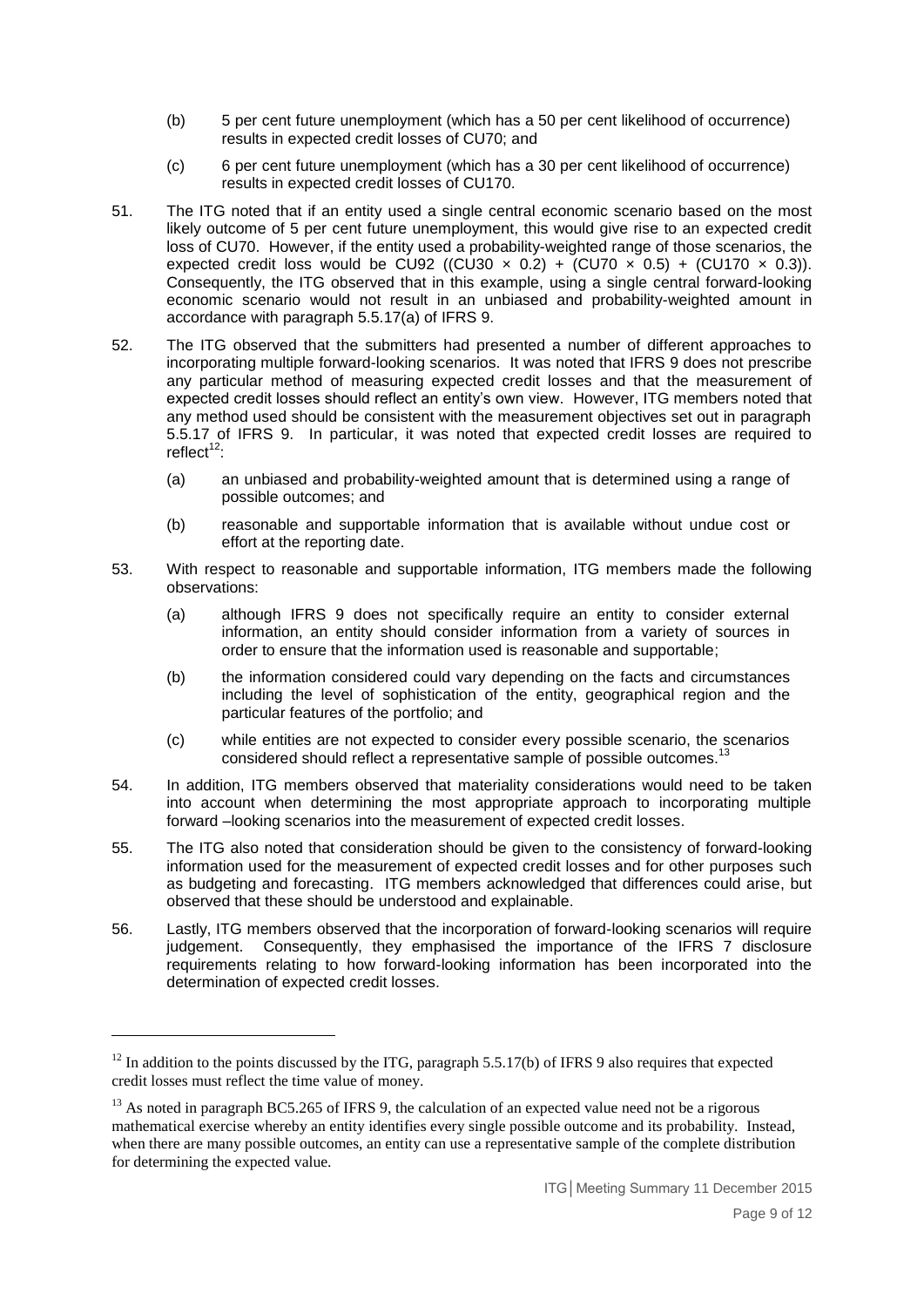## *Question 2*

- 57. The submitter asked whether, when assessing significant increases in credit risk, an entity can use a single forward-looking economic scenario or whether an entity needs to incorporate multiple forward-looking scenarios, and if so how.
- 58. Similarly to the observations made on Question 1, ITG members noted that, for example, when there is a non-linear relationship between the different forward-looking scenarios and the associated change in the risk of a default occurring since initial recognition, using a single forward-looking scenario as a basis for this assessment would not meet the objectives of IFRS 9. Consequently, in these cases, an entity would need to incorporate more than one forward-looking economic scenario when assessing significant increases in credit risk.
- 59. In this regard, ITG members discussed that there should be consistency, to the extent relevant, between the forward-looking information used for the measurement of expected credit losses and for the assessment of significant increases in credit risk. However, it was noted that there would not always be a direct mapping of the relevant information, because in some cases information might have an impact on the measurement of expected credit losses but not on the assessment of significant increases in credit risk (and vice versa). For example, in the case of a collateralised loan, the value of the collateral will be relevant to the measurement of expected credit losses, whereas it would only be relevant to the assessment of significant increases in credit risk if it had an effect on the probability of a default occurring.
- 60. The ITG observed that the submitter had presented a number of different approaches to incorporating multiple forward-looking scenarios. ITG members noted that, similarly to the measurement of expected credit losses, IFRS 9 does not prescribe particular methods of assessing for significant increases in credit risk. Consequently, various methods could be applied depending on the particular facts and circumstances. The ITG also noted that the assessment of significant increases in credit risk may include both quantitative and qualitative approaches. Consequently, an entity should not restrict itself by considering only quantitative approaches when considering how to incorporate multiple forward-looking scenarios.
- 61. However, ITG members observed that whichever approach is taken, it should be consistent with the objectives of IFRS 9 and should consider reasonable and supportable information that is available without undue cost and effort.
- 62. Lastly, ITG members again noted that this was an area of judgement and consequently the IFRS 7 disclosure requirements pertaining to how forward-looking information has been incorporated into the determination of expected credit losses would be important.

## **Assessing significant increases in credit risk for financial assets with a maturity of less than 12 months (Agenda Paper 8)**

- 63. Neither IFRS 9 nor IFRS 7 contains any specific exceptions regarding the requirement to assess significant increases in credit risk for financial instruments with a maturity of 12 months or less. The submitter acknowledged these requirements but observed that monitoring whether there has been a significant increase in credit risk in respect of financial instruments with a maturity of 12 months or less would not be relevant for the purpose of measuring expected credit losses. This is because the 12-month expected credit loss allowance will be the same as the lifetime credit expected loss allowance. Consequently, the submitter asked whether in respect of financial instruments with a maturity of 12 months or less there is a requirement to assess significant increases in credit risk.
- 64. ITG members reaffirmed that unless a more specific exception applies, IFRS 9 requires an entity to assess whether there has been a significant increase in credit risk for all financial instruments, including those with a maturity of 12 months or less. Consistently with this requirement, IFRS 7 requires corresponding disclosures that distinguish between financial instruments for which the loss allowance is equal to 12-month or lifetime expected credit losses.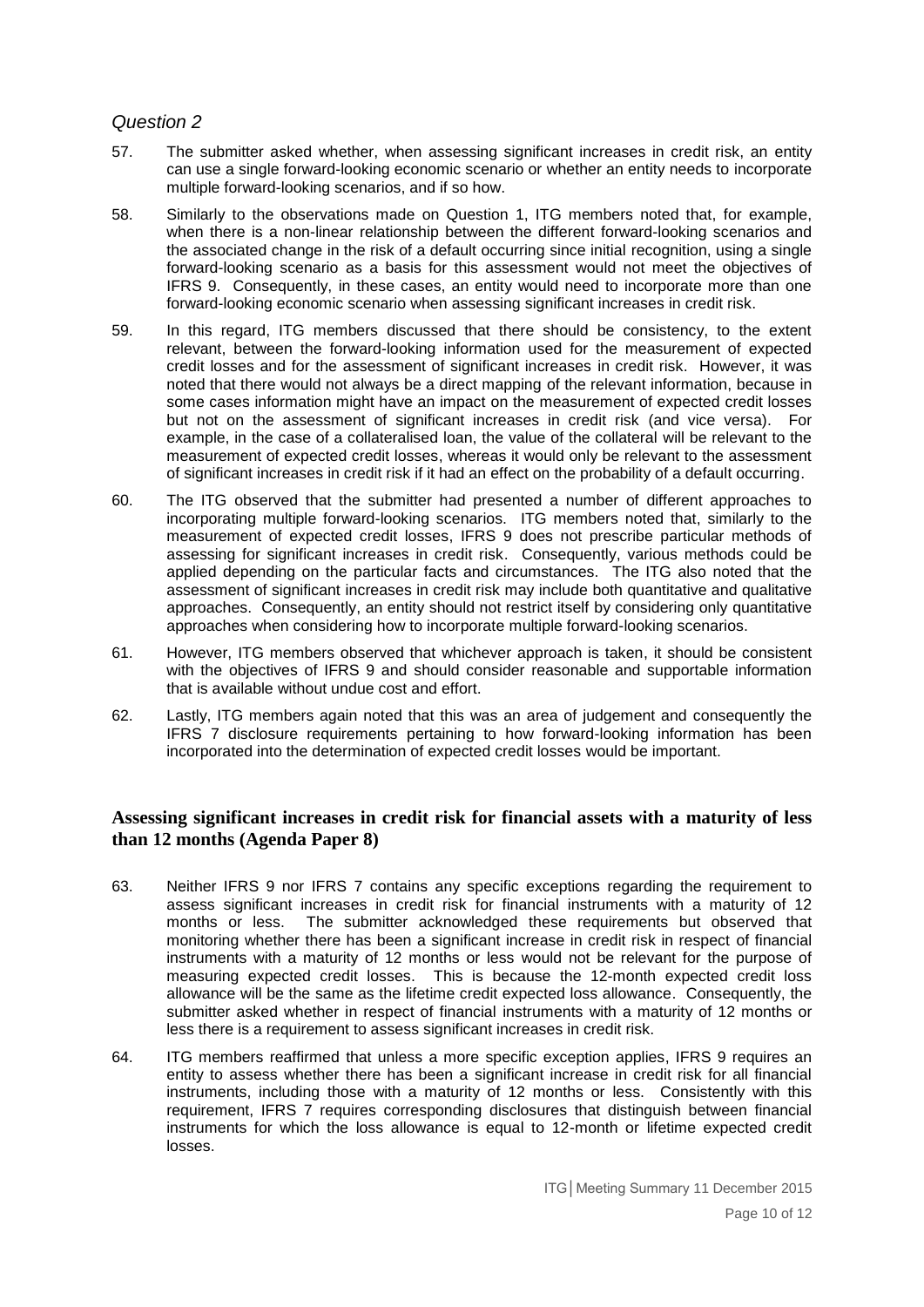- 65. Consequently, ITG members noted that there is a requirement to assess significant increases in credit risk for financial instruments with a maturity of 12 months or less and observed that it would not be appropriate to analogise to other more specific exceptions, such as those outlined in paragraph 5.5.15 of IFRS 9.
- 66. In addition, ITG members noted the following points:
	- (a) the assessment of significant increases in credit risk is distinct from the measurement of expected credit losses as highlighted by paragraph 5.5.9 of IFRS 9. For example, a collateralised financial asset may have suffered a significant increase in credit risk, but owing to the value of the collateral there may not be an increase in the amount of expected credit losses even if measured on a lifetime rather than a 12-month basis;
	- (b) assessing changes in credit risk would be consistent with normal credit risk management practices; and
	- (c) the expected life of a financial instrument may change if it has suffered a significant increase in credit risk.
- 67. Finally, the ITG noted the importance of the IFRS 7 disclosure requirements and observed that disclosing information regarding the increase in credit risk since initial recognition provides users of financial statements with useful information regarding the changes in the risk of default occurring in respect of that financial instrument.

## **Measurement of the loss allowance for credit impaired financial assets (Agenda Paper 9)**

- 68. Agenda Paper 9 considered a question raised by a submitter regarding the measurement of the gross carrying amount and loss allowance for credit-impaired financial instruments that are not purchased or originated credit-impaired and that are measured at amortised cost.
- 69. In order to illustrate the issue, the submitter presented an example of a fixed-rate financial asset measured at amortised cost, which becomes credit-impaired during the first reporting period. At the end of the second reporting period, there is no change in the expected cash flows and the submitter suggests three alternative approaches to calculating the gross carrying amount and the loss allowance.
- 70. ITG members noted that in accordance with IFRS 9:

<u>.</u>

- (a) expected credit losses are required to be discounted to the reporting date using the effective interest rate determined at initial recognition or an approximation thereof; and
- (b) the gross carrying amount of a financial asset is calculated by discounting estimated contractual cash flows (without considering expected credit losses) at the original effective interest rate.
- 71. ITG members observed that only one of the approaches, Approach  $A^{14}$ , put forward by the submitter would meet the above requirements.
- 72. Some ITG members observed that the requirements in IFRS 9 were more specific in this area than those in IAS 39 and that this should aid consistency of application.
- 73. Finally, ITG members observed that within the context of Approach A as described by the submitter, there would be an increase in the loss allowance due to applying the effective

<sup>&</sup>lt;sup>14</sup> Approach A is described in paragraph 15 of  $\frac{\text{Agenda Paper 9}}{\text{of the December 2015}}$  ITG meeting. Under this approach, the gross carrying amount is discounted using the effective interest rate and the loss allowance is calculated as the balancing figure between the gross carrying amount and the amortised cost.